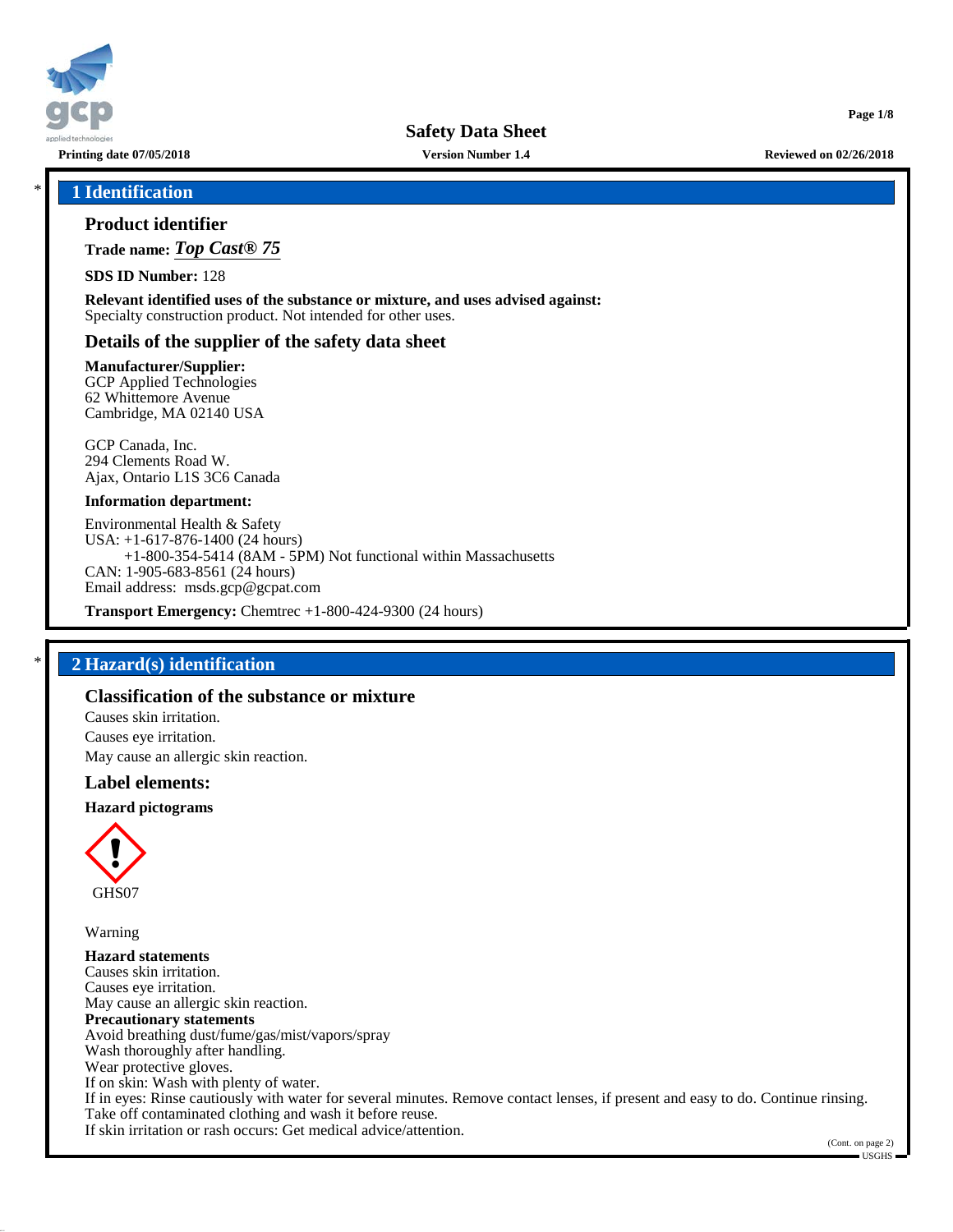**Safety Data Sheet**

# **Trade name:** *Top Cast® 75*

If eye irritation persists: Get medical advice/attention. Wash contaminated clothing before reuse. Dispose of contents/container in accordance with local/regional/national/international regulations. **NFPA ratings (scale 0 - 4)** 2 1  $\overline{0}$  $Health = 2$  $Fire = 1$ Reactivity  $= 0$ 

## **HMIS-ratings (scale 0 - 4)**

**REACTIVITY** 0 2  $\Box$  $Health = 2$  $Flammability = 1$ Reactivity  $= 0$ 

# **Other hazards**

 HEALTH FIRE

**Results of PBT and vPvB assessment**

**PBT:** Not applicable. **vPvB:** Not applicable.

# \* **3 Composition/information on ingredients**

#### **Chemical characterization: Mixture**

**Hazardous components:**

77-92-9 Citric acid 5-<7.5%

26172-55-4 5-chloro-2-methyl-2H-isothiazol-3-one 0-<0.1%

**Additional information:** Non-hazardous ingredients may be listed in Section 15; Right-To-Know disclosure.

## \* **4 First-aid measures**

#### **Description of first aid measures**

**General information:** Get medical advice/attention if you feel unwell.

#### **After inhalation:**

Supply fresh air. If required, provide artificial respiration. Keep patient warm. Consult doctor if symptoms persist.

#### **After skin contact:**

Immediately wash contaminated skin with soap or mild detergent and water. If this chemical soaks clothing, immediately remove clothing and wash skin.

#### **After eye contact:**

Rinse opened eye for several minutes under running water.

Seek immediate medical advice.

#### **After swallowing:**

Do not induce vomiting; immediately call for medical help.

Never give anything by mouth to an unconscious person.

#### **Information for doctor:**

**Most important symptoms and effects, both acute and delayed** No further relevant information available.

**Indication of any immediate medical attention and special treatment needed** No further relevant information available.

 USGHS (Cont. on page 3)



(Cont. from page 1)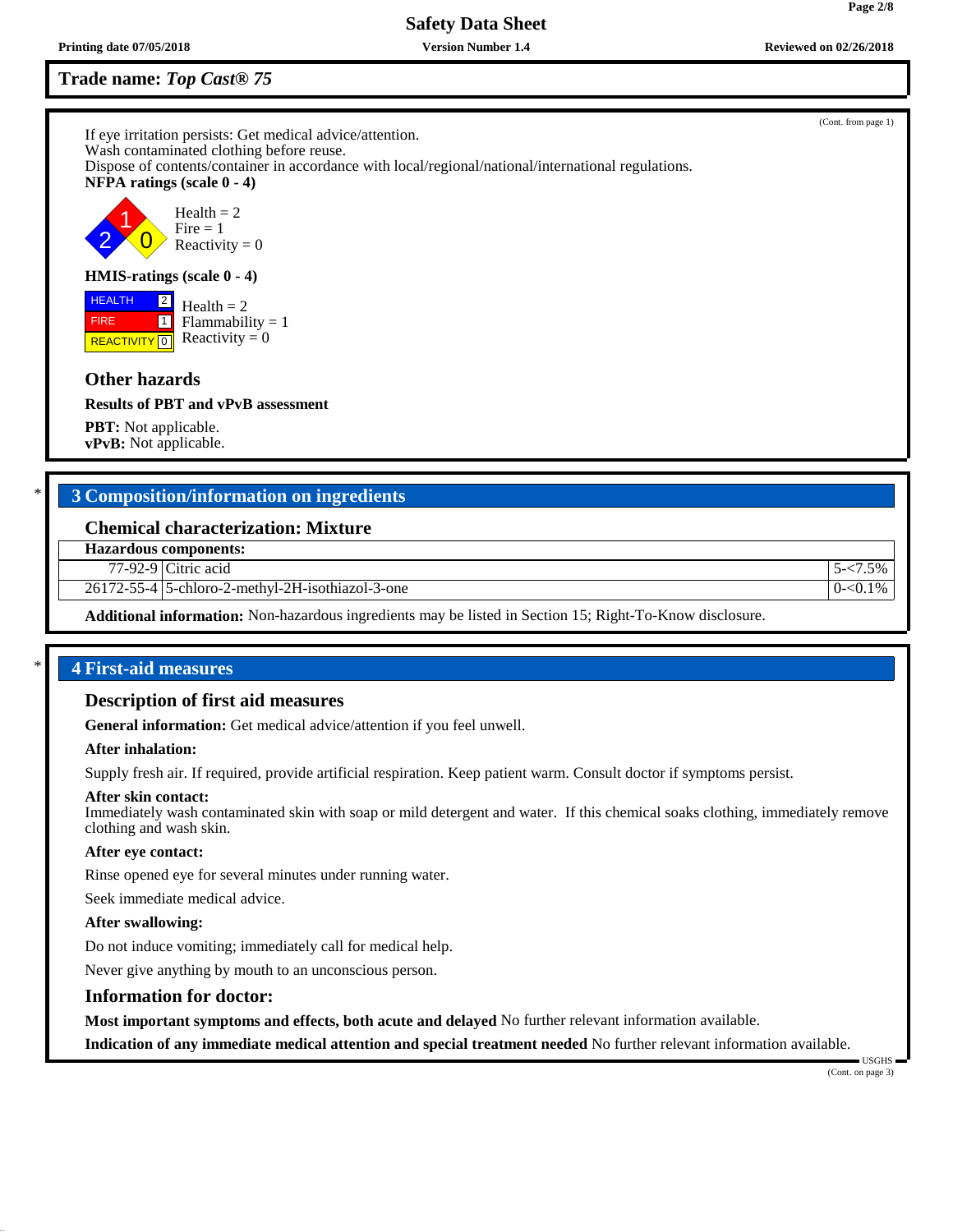(Cont. from page 2)

**Page 3/8**

## **5 Fire-fighting measures**

**Special hazards arising from the substance or mixture** No further relevant information available.

**Additional information** Collect contaminated fire fighting water separately. It must not enter the sewage system.

## **6 Accidental release measures**

#### **Personal precautions, protective equipment and emergency procedures**

Wear protective equipment. Keep unprotected persons away.

# **Methods and material for containment and cleaning up:**

Contain and/or absorb spill with inert material (i.e. sand, vermiculite) then place in a suitable container.

Sweep up spilled product into receptacles.

Dispose contaminated material as waste according to section 13 of the SDS.

#### **Reference to other sections**

See Section 7 for information on safe handling.

See Section 8 for information on personal protection equipment.

See Section 13 for disposal information.

# \* **7 Handling and storage**

#### **Handling:**

**Precautions for safe handling**

Open and handle receptacle with care.

Prevent formation of aerosols.

**Information about protection against explosions and fires:** No special measures required.

#### **Conditions for safe storage, including any incompatibilities**

**Storage:**

**Information about storage in one common storage facility:** No special measures required.

**Further information about storage conditions:** Keep receptacle tightly sealed.

**Specific end use(s)** No further relevant information available.

## \* **8 Exposure controls/personal protection**

**Additional information about design of technical systems:** No further data; see item 7.

#### **Control parameters**

**Components with limit values that require monitoring at the workplace:**

The product does not contain any relevant quantities of materials with critical values that have to be monitored at the workplace.

**Additional information:** The lists that were valid during the creation were used as basis.

#### **Exposure controls**

**Personal protective equipment:**

**General protective and hygienic measures:**

Avoid contact with the eyes and skin.

The usual precautionary measures for handling chemicals should be followed.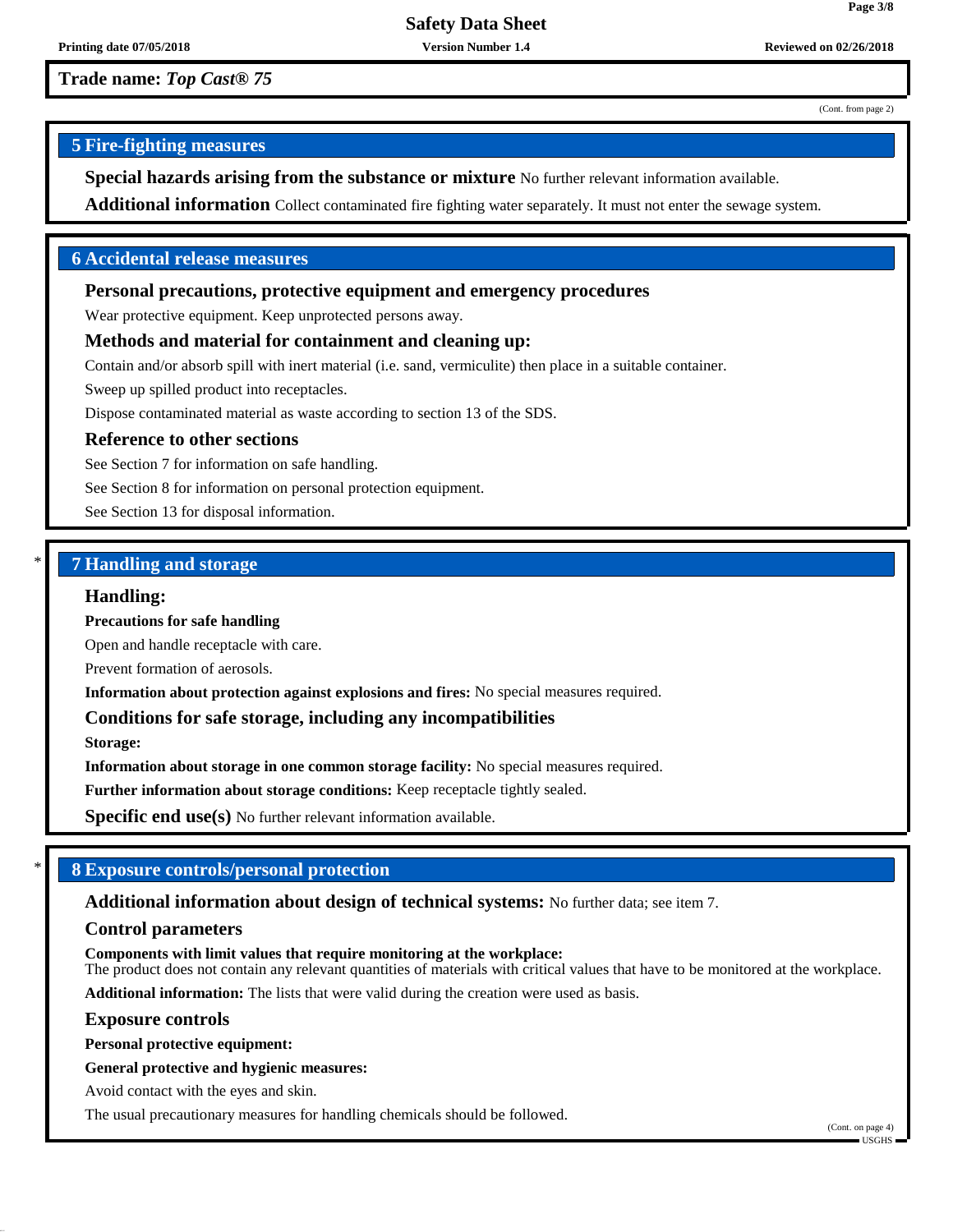(Cont. from page 3)

**Page 4/8**

#### **Breathing equipment:**

Control exposure to ingredients with workplace control parameters if mentioned above. If no ingredients are listed, respiratory protection is generally not required.

If exposure limits are listed and may be exceeded, use approved respiratory protective equipment and filter type appropriate for the listed ingredients. (NIOSH, CEN, etc.).

**Protection of hands:** Gloves should be worn to prevent skin contact and should be impermeable and resistant to the product.

**Material of gloves** Gloves should be worn to prevent skin contact and should be impermeable and resistant to the product.

**Eye protection:**



Safety glasses with side shield protection.

Safety glasses with side shields should be worn to prevent contact due to splashing. Under high vapor mist concentrations, tightly sealed goggles should be worn.



A face shield should also be worn if there is potential exposure to splash or spray.

## **Body protection:**

Protective work clothing

Use personal protective equipment as required.

Take off contaminated clothing.

| Information on basic physical and chemical properties                                                                               |                                                                                                   |
|-------------------------------------------------------------------------------------------------------------------------------------|---------------------------------------------------------------------------------------------------|
| <b>General Information</b>                                                                                                          |                                                                                                   |
| Appearance:                                                                                                                         |                                                                                                   |
| Form:                                                                                                                               | Liquid                                                                                            |
| Color:                                                                                                                              | According to product specification                                                                |
| Odor:                                                                                                                               | Characteristic                                                                                    |
| <b>Odor threshold:</b>                                                                                                              | Not determined.                                                                                   |
| pH-value $(\sim)$ at 20 °C (68 °F):                                                                                                 | 4                                                                                                 |
| <b>Change in condition</b><br><b>Melting point/Melting range:</b><br><b>Boiling point/Boiling range:</b><br>Flash point:<br>Method: | Undetermined.<br>100 °C (212 °F)<br>> 100 °C (>212 °F)<br>(estimated) Aqueous system.             |
| <b>Flammability (solid, gaseous):</b>                                                                                               | Not applicable.                                                                                   |
| <b>Ignition temperature:</b>                                                                                                        | 400 °C (752 °F)                                                                                   |
| <b>Decomposition temperature:</b><br>Auto igniting:<br>Danger of explosion:                                                         | Not determined.<br>Product is not self-igniting.<br>Product does not present an explosion hazard. |
| <b>Explosion limits:</b><br>Lower:<br><b>Upper:</b>                                                                                 | Not determined.<br>Not determined.                                                                |
| Vapor pressure:<br>Density: (~) at 20 $^{\circ}$ C (68 $^{\circ}$ F)<br><b>Relative density</b>                                     | Not determined.<br>$1.1$ g/cm <sup>3</sup> (9.2 lbs/gal)<br>Not determined.                       |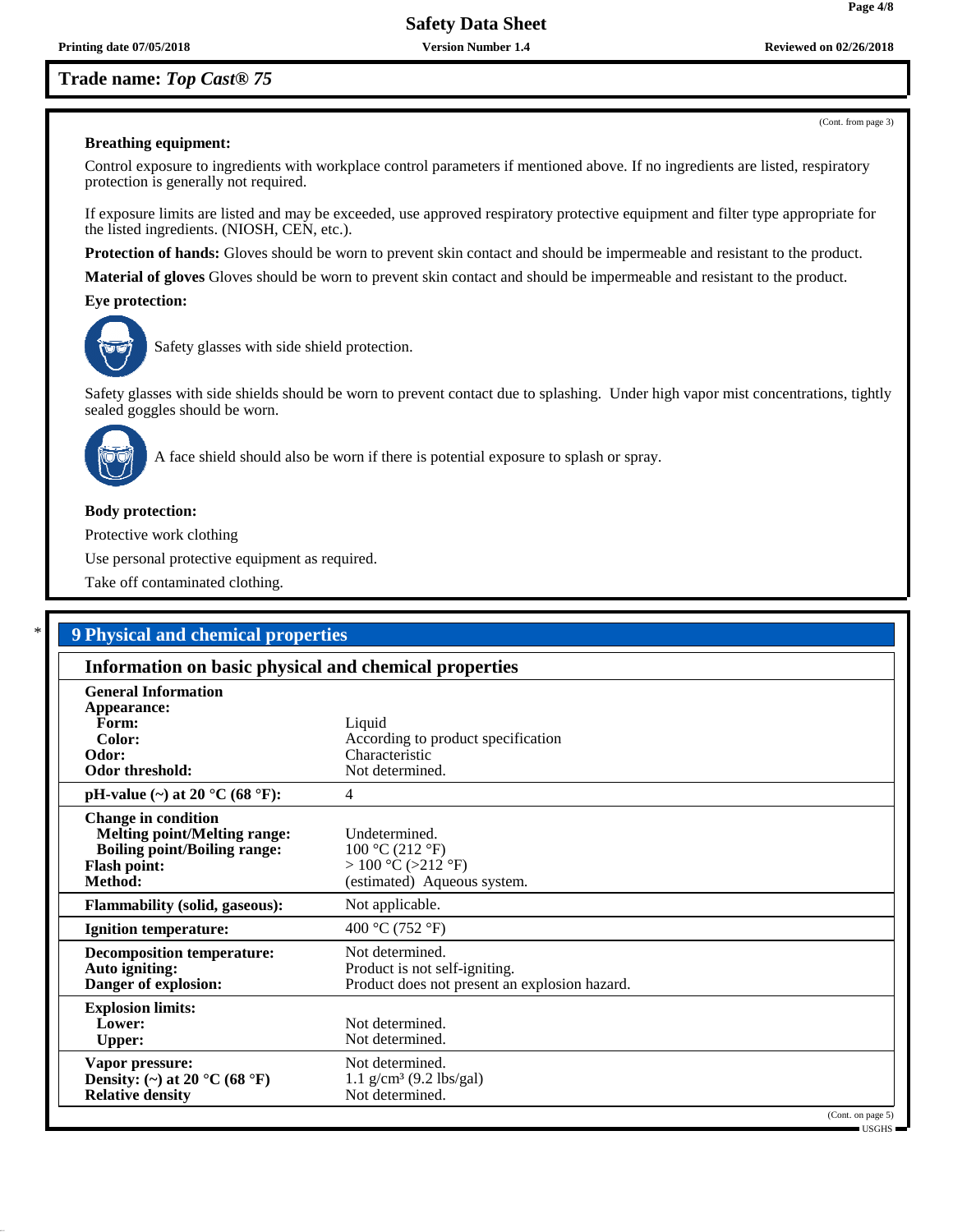# **Safety Data Sheet**

# **Trade name:** *Top Cast® 75*

|                                                          |                                            | (Cont. from page 4) |
|----------------------------------------------------------|--------------------------------------------|---------------------|
| Vapor density                                            | Not determined.                            |                     |
| <b>Evaporation rate</b>                                  | Not determined.                            |                     |
| Solubility in / Miscibility with                         |                                            |                     |
| Water:                                                   | Fully miscible.                            |                     |
| Partition coefficient (n-octanol/water): Not determined. |                                            |                     |
| <b>Viscosity:</b>                                        |                                            |                     |
| Dynamic:                                                 | Not determined.                            |                     |
| Kinematic:                                               | Not determined.                            |                     |
| Molecular weight                                         | Not applicable.                            |                     |
| <b>Other information</b>                                 | No further relevant information available. |                     |

# **10 Stability and reactivity**

**Reactivity** Stable under normal conditions.

**Chemical stability**

**Thermal decomposition:** No decomposition if used according to specifications.

**Possibility of hazardous reactions** No dangerous reactions known.

**Conditions to avoid** No further relevant information available.

**Incompatible materials:** No further relevant information available.

**Hazardous decomposition products:** Carbon monoxide and carbon dioxide

**Additional information:** See section 7 for information on handling, storage and conditions to be avoided.

## \* **11 Toxicological information**

#### **Information on toxicological effects**

**Acute toxicity:**

**LD/LC50 values relevant for classification:**

**77-92-9 Citric acid**

Dermal  $|LD50|$  6,730 mg/kg (rat)

#### **Primary irritant effect:**

**on the skin:** Causes skin irritation.

**on the eye:** Causes serious eye irritation.

**inhalation:** No irritating effect expected

**Sensitization:** May cause an allergic skin reaction.

**Additional toxicological information:**

**Carcinogenic categories**

**IARC (International Agency for Research on Cancer) Human Carcinogenicity:**

**Group 1- Positive, Group 2A- Probable, Group 2B- Possible, Group 3- Not Classifiable**

13463-67-7 Titanium dioxide 2B

7631-86-9 Silicon dioxide, amorphous, chemically prepared 3

#### **NTP (National Toxicology Program)**

**K–Known to be carcinogenic, R–May reasonably be anticipated to be carcinogenic**

None of the ingredients is listed.

(Cont. on page 6) USGHS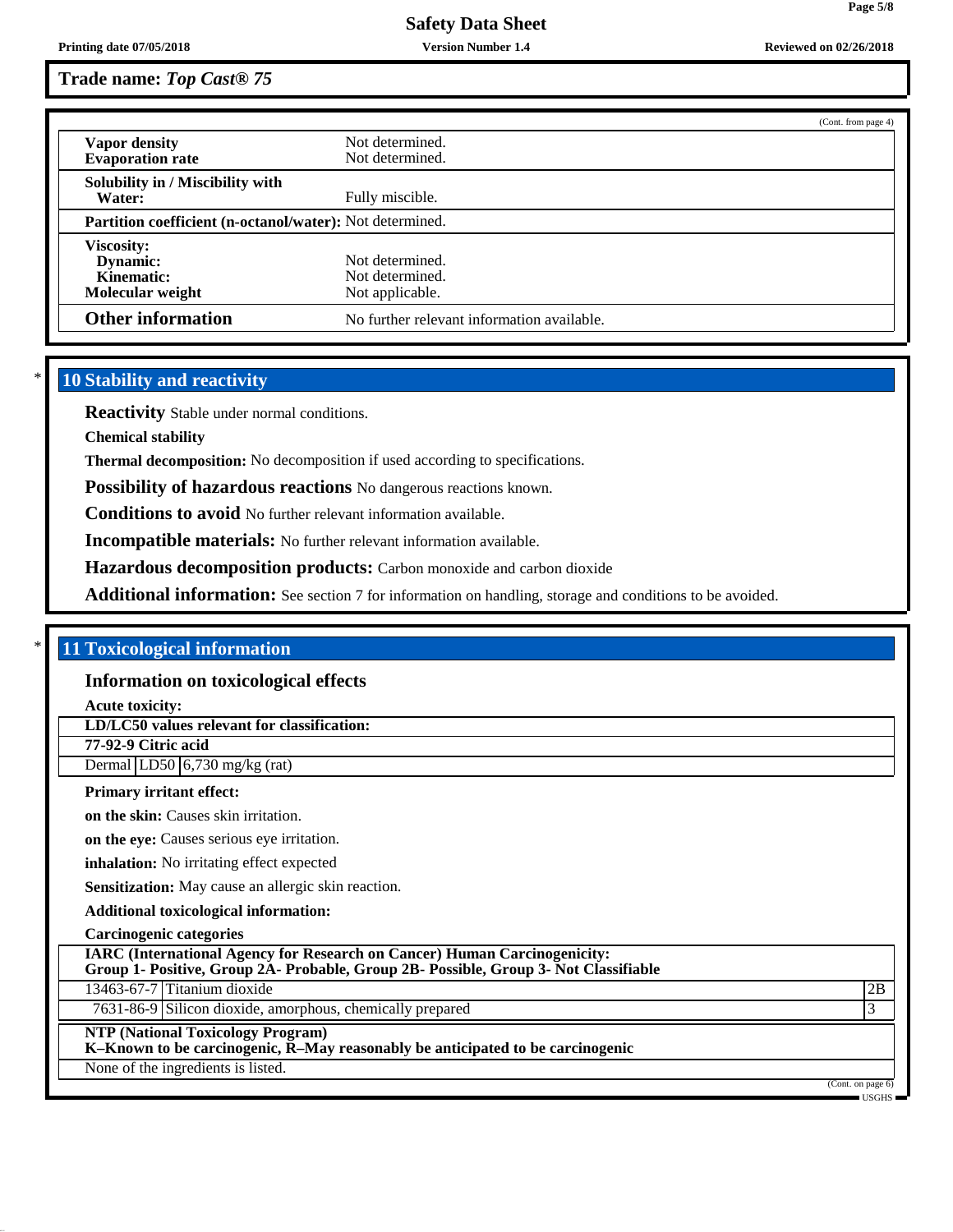**OSHA-Ca (Occupational Safety & Health Administration)**

None of the ingredients is listed.

## **12 Ecological information**

# **Toxicity**

**Aquatic toxicity:** No further relevant information available.

**Persistence and degradability** No further relevant information available.

## **Behavior in environmental systems:**

**Bioaccumulative potential** No further relevant information available.

**Mobility in soil** No further relevant information available.

#### **Additional ecological information:**

**General notes:** Do not allow undiluted product or large quantities of it to reach ground water, water course or sewage system.

## **Results of PBT and vPvB assessment**

**PBT:** Not applicable. **vPvB:** Not applicable.

**Other adverse effects** No further relevant information available.

# **13 Disposal considerations**

## **Disposal methods:**

Consult all regulations (federal, state, provincial, local) or a qualified waste disposal firm when characterizing product for disposal. Dispose of waste in accordance with all applicable regulations.

**Recommendation:**



Must not be disposed of together with household garbage. Do not allow product to reach sewage system.

## **Uncleaned packagings:**

**Recommendation:** Dispose of contents/container in accordance with local/regional/national/international regulations.

| <b>UN-Number</b>                           |                 |  |
|--------------------------------------------|-----------------|--|
| DOT, IMDG, IATA                            | Not applicable. |  |
| UN proper shipping name<br>DOT, IMDG, IATĀ | Not applicable. |  |
| <b>Transport hazard class(es)</b>          |                 |  |
| DOT, IMDG, IATA<br><b>Class</b>            | Not applicable. |  |
| <b>Packing group</b><br>DOT, IMDG, IATA    | Not applicable. |  |

USGHS

**Page 6/8**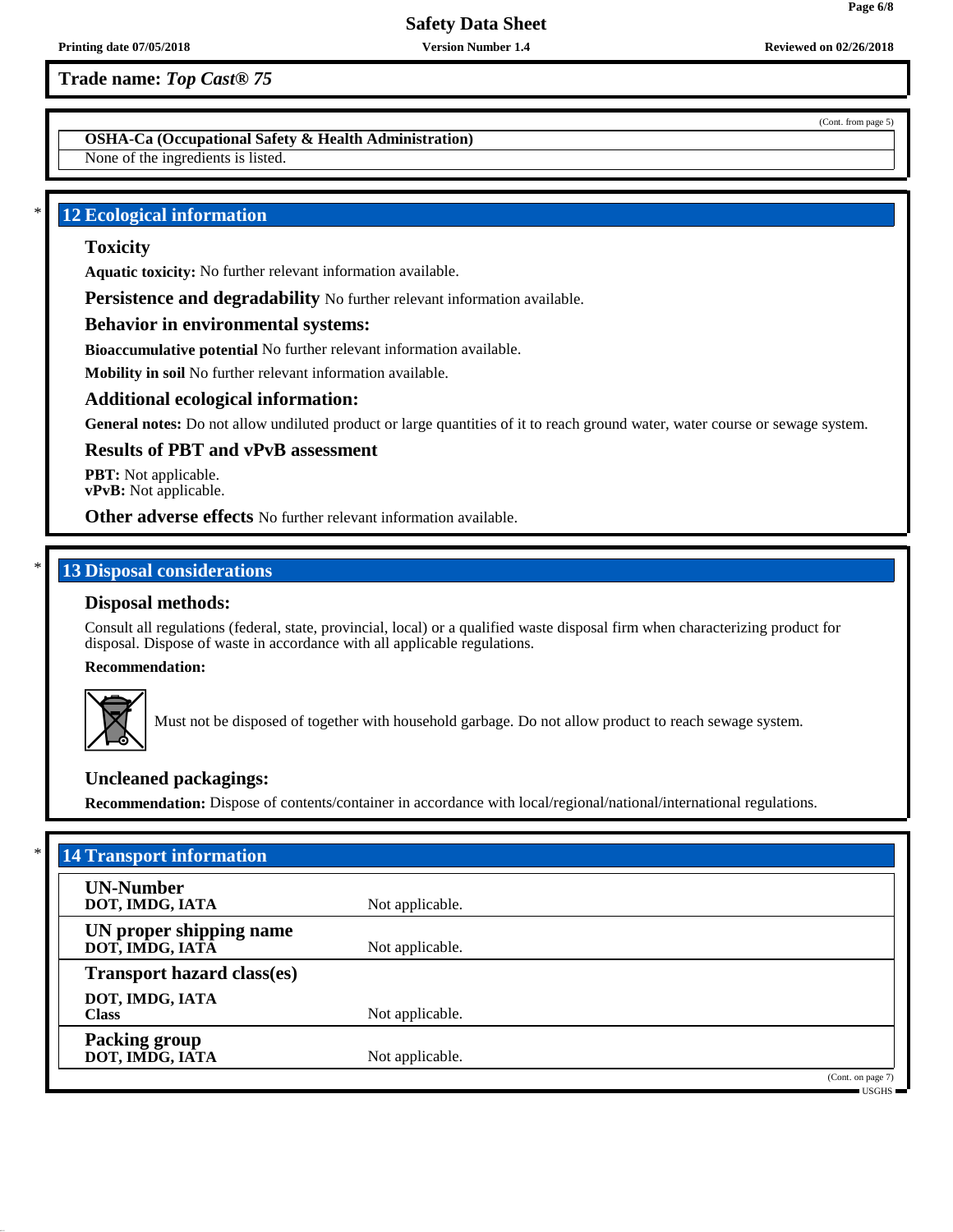**Page 7/8**

| Trade name: Top Cast <sup>®</sup> 75 |  |  |  |
|--------------------------------------|--|--|--|
|--------------------------------------|--|--|--|

|                                                                                                                 |                 | (Cont. from page 6) |
|-----------------------------------------------------------------------------------------------------------------|-----------------|---------------------|
| <b>Environmental hazards:</b>                                                                                   |                 |                     |
| <b>Marine pollutant:</b>                                                                                        | No.             |                     |
| <b>Special precautions for user</b>                                                                             | Not applicable. |                     |
| <b>Transport/Additional information:</b> Not classified as a dangerous good for transport by road, rail or air. |                 |                     |
| <b>DOT</b>                                                                                                      |                 |                     |
| <b>Remarks:</b>                                                                                                 | Not Regulated.  |                     |
| <b>UN</b> "Model Regulation":                                                                                   | Not applicable. |                     |

# **15 Regulatory information**

**SARA (Superfund Amendments and Reauthorization Act)**

**Section 302/304 (extremely hazardous substances):**

None of the ingredients is listed.

**Section 313 Reportable Ingredients (Chemicals present below reporting threshold are exempt):**

None of the ingredients is listed.

**SARA Section 312/Tier I & II Hazard Categories:**

Health Hazard - Skin Corrosion or Irritation

Health Hazard - Respiratory or Skin Sensitization Health Hazard - Serious eye damage or eye irritation

**North America Chemical Inventory Status**

**TSCA (Toxic Substances Control Act - United States):**

All ingredients are listed or exempt from listing unless otherwise noted below.

**CEPA (Canadian DSL):**

All ingredients are listed or exempt from listing unless otherwise noted below.

**Right to Know Ingredient Disclosure:** 56-81-5 Glycerol

1592-23-0 Calcium distearate

57-50-1 Sucrose 68-04-2 Sodium citrate

7732-18-5 Water

**California Proposition 65: (Substances <0.1% unless noted in Section 3)**

**Chemicals known to cause cancer:**

None of the ingredients is listed.

**Chemicals known to cause reproductive toxicity for females:**

None of the ingredients is listed.

**Chemicals known to cause reproductive toxicity for males:**

None of the ingredients is listed.

**Chemicals known to cause developmental toxicity:**

None of the ingredients is listed.

**Carcinogenicity Categories**

**TLV-ACGIH (THE American Conference of Governmental Industrial Hygienists)**

**Human Carcinogen - A1 Confirmed, A2 Suspected, A3 Unknown Relevance, A4 Not Classifiable** Sucrose A4

**NIOSH-Cancer (National Institute for Occupational Safety and Health)**

13463-67-7 Titanium dioxide

**Volatile Organic Compounds (VOC) reported per the Emission Standards.** 7.00 g/L